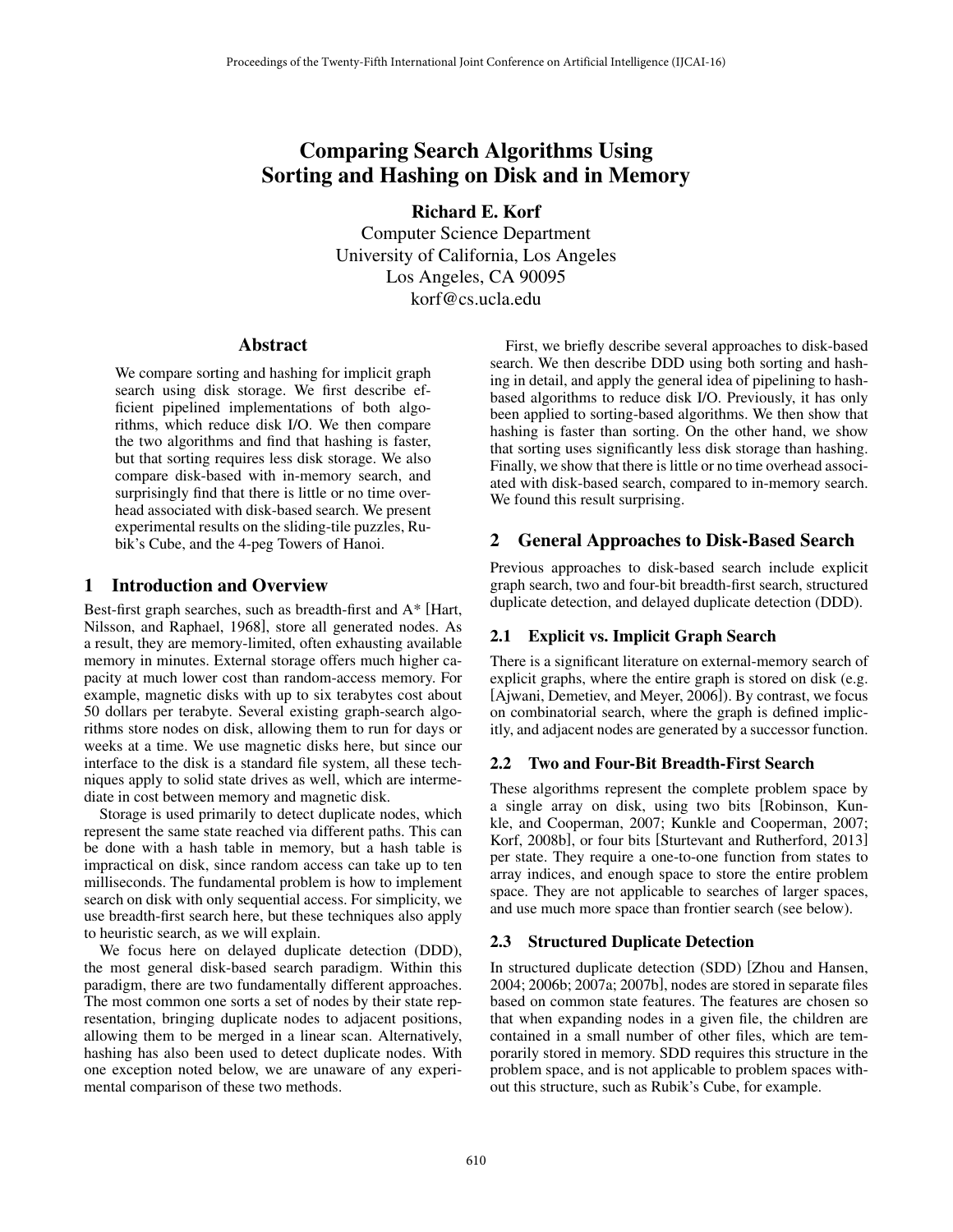#### 2.4 Delayed Duplicate Detection (DDD)

In delayed duplicate detection (DDD), [Korf, 2004; Korf and Schultze, 2005; Korf, 2008a] duplicate checking is not done as each node is generated, but only periodically, such as after expanding all nodes of a given cost. We focus exclusively on DDD here, since it is the most general approach.

#### 2.5 Frontier Search

Frontier search [Korf et al., 2005] can reduce the storage needed by orders of magnitude in some spaces. Rather than storing all generated nodes, only the nodes in one or two levels of the search are stored at any time. Generating a solution path requires only a small amount of additional work.

Frontier search can be implemented on undirected graphs by storing with each node "used operator bits" indicating the operators used to generate that node. When expanding a node, we don't apply the inverses of the used operators, preventing the generation of the parent of a node as one of its children.

# 3 Sorting-Based Delayed Duplicate Detection

We first consider the special case of problem spaces where all cycles have even length, such as the sliding-tile puzzles. Since the blank cannot move diagonally, to return to the same position it must move an even number of times. Thus, any set of duplicate nodes must be at the same depth, or separated by an even number of levels.

#### 3.1 Problem Spaces with Only Even-Length Cycles

We begin each iteration with a single file of unique nodes at depth *d*. We read this file into memory in chunks, expand each node, and write the child nodes at depth  $d+1$  to another file, without any duplicate checking. This is called the expansion phase. We then sort the file of child nodes by their state representation, bringing duplicate nodes to adjacent positions. Finally, we linearly scan the sorted file, merging adjacent duplicate nodes together, and unioning their used-operator bits. These unique nodes are written to a separate file at depth *d*+1. This is called the merge phase.

To sort a file of generated nodes, we can read in memorysize chunks, sort each chunk, and then write out the sorted chunks. Then we read all the sorted chunks in parallel, perform a multi-way merge using a heap in memory, and write out a file of unique nodes. For efficiency, chunks of generated nodes are sorted and merged during the expansion phase, before writing them to files to be merged in the merge phase.

# 3.2 Pipelining

Each iteration above has an expansion phase that writes sorted files of generated nodes, followed by a multi-way merge of the sorted files. During the merge phase, a sorted file of unique nodes is written to disk, and then read right back into memory in the next expansion phase. This is inefficient.

The solution is an idea called pipelining, which has been used in explicit [Ajwani, Demetiev, and Meyer, 2006] and implicit [Jabbar, 2008] sorting-based disk search, but not to our knowledge in hash-based disk algorithms. The alternating expansion and merge phases are combined into one phase, reducing disk I/O. Each iteration starts with a set of files of sorted nodes at depth *d*, including duplicates across files. These files are read in parallel, duplicates are merged in a multi-way merge, and each unique node is immediately expanded to generate its children at depth  $d+1$ . The child nodes are buffered in memory, the buffer is sorted and merged, and then written to disk. This results in a set of files of sorted nodes at depth  $d + 1$ .

#### 3.3 Breaking Single Files into Multiple Segments

Unfortunately, this algorithm can double the disk space required. In the multi-way merge, the files are read in parallel, and a file cannot be deleted until it has been read completely. Thus, in the worst case, we cannot delete any of the input files until the multi-way merge is complete, and all the files of nodes at the next depth have already been written out. This may require enough space for the largest two consecutive levels of the search, rather than just the largest level.

The solution is to write each file as a sequence of separate file segments. Then, as each segment is read into memory, it is deleted from disk. This reduces the maximum storage to approximately that required for the largest search level.

# 3.4 Problem Spaces with Arbitrary-Length Cycles

In the general case of problem spaces with both odd and evenlength cycles, such as Rubik's Cube or the Towers of Hanoi, duplicate nodes can appear at consecutive depths, as can be seen from a triangle of three mutually adjacent nodes. Thus, in each iteration, we write to disk the unique nodes at depth *d*, and when merging nodes at depth  $d + 1$ , we read the file of nodes at depth *d*, and delete any that also appear at depth  $d + 1$ , using separate file segments as described above. This requires storing two levels of the search at one time.

# 3.5 Sorting and Merging Algorithm

Most of the time of this algorithm is spent sorting, so we optimized the sort. The fastest algorithm was our implementation of a hybrid between merge and insertion sort. At the highest levels, merge sort was used, while for 30 or fewer nodes, we used insertion sort. Merging duplicate nodes was done only during the top-level merge.

# 4 Hash-Based Delayed Duplicate Detection

An alternative to sorting to detect duplicate nodes is hashing [Korf, 2008a]. This relies on two orthogonal hash functions. The file hash function hashes states to different files, while the memory hash function hashes the states in a given file into memory locations. For simplicity, we begin with only evenlength cycles and separate expansion and merge phases, then consider pipelining and finally arbitrary-length cycles.

# 4.1 Problem Spaces with only Even-Length Cycles

In the expansion phase, each generated node is hashed to a file using the file hash function, hashing duplicate nodes to the same file. In the merge phase, each file is processed separately. Each node is hashed to a location in memory, using the memory hash function. Duplicate nodes hash to the same location, where they are merged. The resulting unique nodes from the file are then written to a separate file. Each file must be small enough that its unique nodes fit into memory.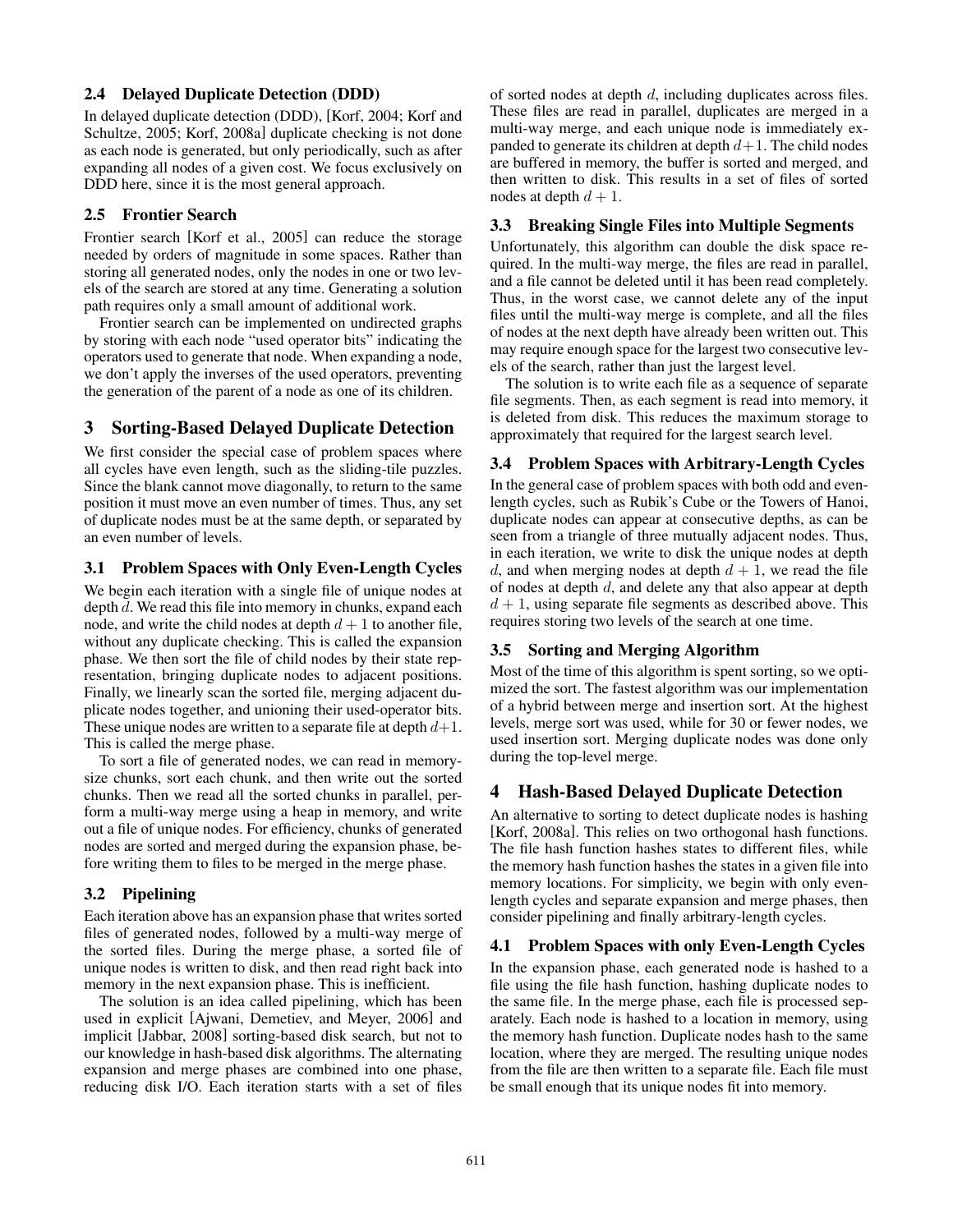# 4.2 Pipelining

As with sorting, we can use pipelining to reduce the amount of disk I/O. Rather than separate expansion and merge phases, there is a single phase for each iteration. It starts with a set of generated nodes, including duplicates, in a set of files at depth *d*. After the nodes in a given file are hashed into memory, the hash table is scanned, the unique nodes are expanded, and their children are hashed to a set of files at depth  $d + 1$ .

#### 4.3 Problem Spaces with Arbitrary-Length Cycles

In problem spaces with arbitrary-length cycles, the unique nodes at depth *d* are written to a file as they are expanded. Then, after hashing into memory the generated nodes at depth  $d + 1$  in the next iteration, the corresponding file of unique nodes at depth *d* with the same file hash value is read, and those nodes are deleted from the hash table before expanding the unique nodes at depth  $d + 1$ .

#### 4.4 Important Implementation Decisions

There are several choices that must be made in any hashbased disk search, including the number of files, the size of the hash tables, the hash functions, and the collision mechanism. These choices were based on numerous experiments.

#### Number of Files

Most search spaces start with one node, increase to a maximum size at some depth, and then decrease again. In sortingbased DDD, the number of files is easily varied over the course of the search, but this doesn't work well for hash-based DDD with arbitrary-length cycles, however.

With arbitrary-length cycles, we have to keep two sets of files at two successive depths, hashed with the same file hash function. If we change the number of files, we have to change the file hash function, then read and rehash the nodes at the previous depth to a new set of files. We implemented this scheme, but it didn't perform as well as using a constant number of files throughout the search, since there is little overhead associated with small files at the start and end of the search.

There must be enough files so that at the maximum size of the search space, each file can be hashed in memory. Since we rarely know the maximum size in advance, we can assume the search will occupy the entire disk. On our machine, this resulted in about 500 files. Surprisingly, using extra files usually improved performance, since smaller files allow smaller hash tables, resulting in better cache performance.

#### Size of Hash Tables

Our original hash-based algorithm [Korf, 2008a] used a single maximum size hash table for every file, based on the amount of memory. To avoid scanning a large sparse table when hashing small files, the input file buffer was saved, and once the nodes were hashed into memory and those at the previous depth deleted, the nodes in the input buffer were hashed again to find the occupied locations. Instead, we adjust the hash table size based on the size of each input file.

#### File and Memory Hash Functions

The simplest hash function takes the state description modulo a prime number. This produces a uniform distribution of states, and accommodates almost any size hash table. Computing the mod function with a non-constant modulus is relatively expensive, however, since it requires integer division. With a modulus known at compile time, this computation is optimized by the compiler and hence is much more efficient.

A simple alternative is to multiply two halves of the state description to mix the bits, and use the middle bits of this product as the hash value. This is efficient, but restricts the hash table sizes to powers of two.

Since we use a constant number of files known at compile time, we use the mod function for the file hash function, and the above product function for the memory hash function.

#### Hash Collisions

There are three standard ways to deal with different states hashing to the same location. One is to keep a linked list of items that hash to each location. This requires additional memory for pointers, and has poor locality, since successive elements can be far apart in memory. A second scheme is to rehash a colliding state to a different location. This requires additional hash functions, and also has poor locality. Our choice, called open addressing, places colliding entries in the next successive empty location. This provides excellent locality, but requires keeping some of the table empty to avoid long runs of occupied locations. Our hash table sizes were at least twice the number of nodes in each file.

# 5 Comparing Sorting and Hashing on Disk

How do sorting and hashing compare for disk-based search with DDD? The relevant measures are running time, amount of disk I/O, and the maximum storage needed.

#### 5.1 Previous Work

The only previous performance comparison of sorting and hashing for disk search appears in one paragraph of an earlier paper [Korf, 2004]. We found that our hash-based algorithm was 40% faster than our sorting-based algorithm on the 20 disc 4-peg Towers of Hanoi. There are several important differences between our earlier work and this work. Previously we did not use pipelining, used only a single domain. and only considered running time. Previously we used quicksort, while we found merge sort to be faster. The hash functions we used were special-purpose rather than the general-purpose functions used here. Our earlier file hash function was based on the 6 largest discs, and our memory hash function was based on the 14 smallest discs. Since the state of the 6 largest discs was encoded in the file names, the 14 smallest discs and 4 used-operator bits could be stored in 32 bits, while we use 64 bits per state here. Thus, our earlier experiments required only half the disk I/O of our current work. Finally, our sorting-based algorithm took over 18 days to search the 20 disc problem 12 years ago, while our current algorithm takes just over one day on this problem.

# 5.2 Running Time

Sorting runs in  $O(n \log n)$  time, where  $O(n)$  is the number of nodes, while hashing runs in linear time. On the other hand, hashing has very poor cache performance compared to merge sort. Thus, their relative speed remains an empirical question.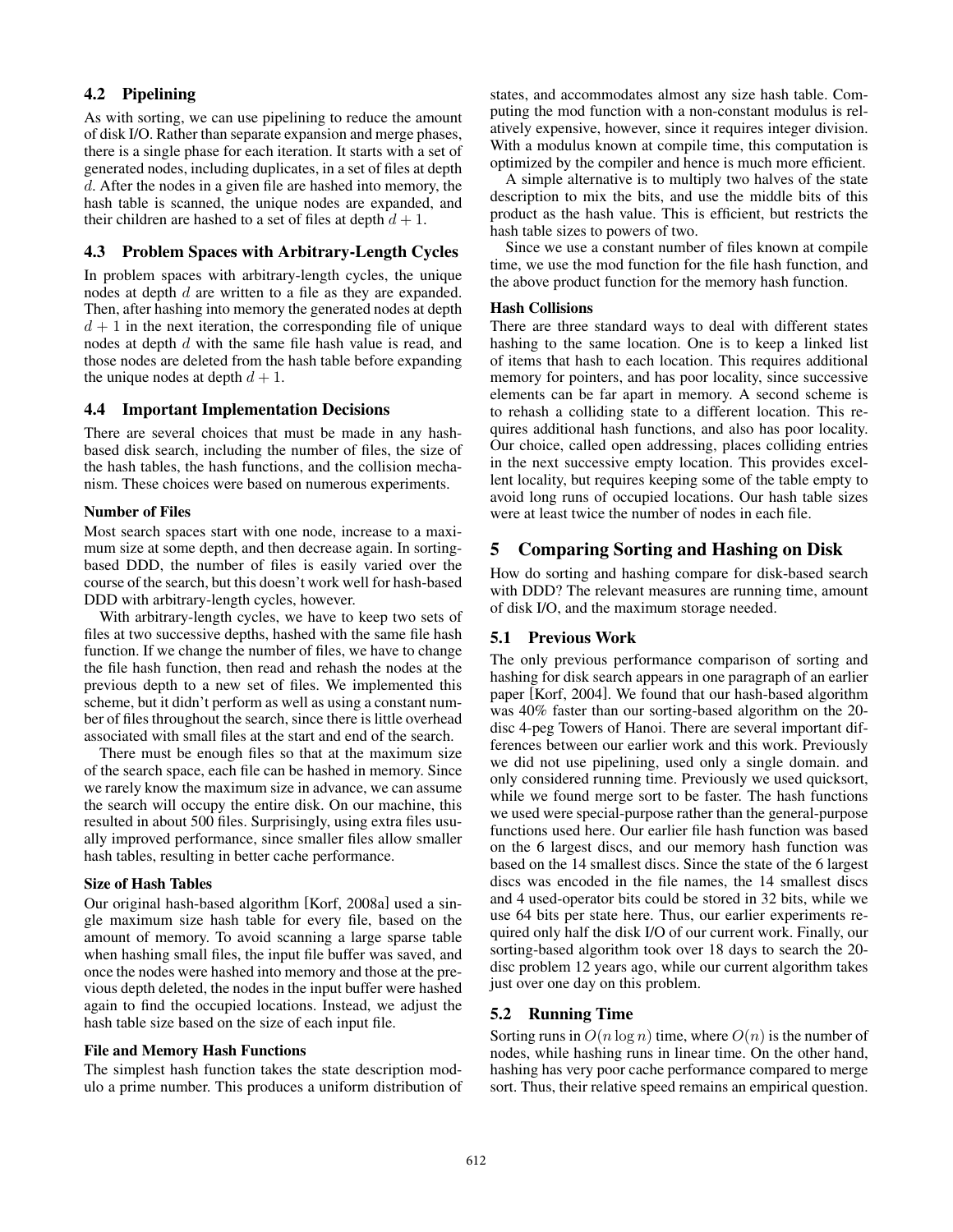#### 5.3 Amount of Disk I/O

Let *u* be the number of unique states in a search, and *g* be the number of generated nodes, including duplicates. In some problems, such as the sliding-tile puzzle, *u* is the number of vertices in the graph, and *g* the number of edges. In other problems, however, *g* is less than the number of edges, due to move-pruning rules such as don't rotate the same Rubik's Cube face twice in a row, or don't move the same Towers of Hanoi disc twice in a row.

The total disk I/O of the original hash-based algorithm on problems with only even length cycles is  $2g + 2u$ , as each generated and unique node is written and read once. In problems with odd-length cycles, this increases to  $2g + 3u$ , since unique nodes are read again to delete them from the generated nodes at the next depth. Pipelining reduces these to 2*g* with only even-length cycles and  $2g + 2u$  with odd-length cycles.

For the sorting-based algorithms, the *g* term is further reduced. As nodes are generated, they are buffered in memory. Once the buffer is full, the nodes are sorted, and duplicate nodes are merged before the buffer is written to disk. This reduces the disk I/O by the number of duplicates found within each buffer. In those iterations where all generated nodes fit in a single file, no duplicate nodes are written to disk.

The hash-based algorithm doesn't achieve this reduction. When expanding nodes, there is a separate buffer in memory for each file of generated nodes. While individual buffers could be hashed in memory to merge duplicates before they are written to disk, this is not done for two reasons. One is that the same nodes will have to be hashed again when the entire file is merged, resulting in extra running time.

The second reason is that this would remove very few duplicates, as we will see. In all our domains, a state is represented by a vector of variables, each representing the position of a sliding tile, the position of a Towers of Hanoi disc, or the position and orientation of an edge cubie in Rubik's Cube. In the sliding-tile puzzles and Towers of Hanoi, only one tile or disc is affected by each move, while in Rubik's Cube, one third of the edge cubies are affected by each move. Thus, except for moves that change the high-order bits of the state representation, most of the children of a node will be close to their parent and each other in a sorted order. Thus, when expanding a set of adjacent parents, most children will be close as well, resulting in a significant number of duplicate nodes. This doesn't happen with hashing, since the file hash function is designed to spread the children randomly among the files.

#### 5.4 Maximum Storage Needed

For the same reason, the maximum amount of disk space needed by the sorting-based algorithm is significantly less than for the hash-based algorithm. For problem spaces with only even-length cycles, the hash-based algorithm stores the number of generated nodes at each depth, and the maximum storage needed is the maximum value of  $g_i$ , the number of generated nodes at depth *i*, times the space for a single node. The sorting-based algorithm stores these nodes minus any duplicates detected in memory. In problem spaces with arbitrary-length cycles, the maximum storage needed for the hash-based algorithm is the maximum value of  $u_{i-1} + g_i$  over all depths *i*, with a smaller value for the sorting-based algorithm. Pipelining has no effect on this. Thus, the sorting-based algorithm requires both less disk I/O and less maximum storage than the hash-based algorithm, as we will see below. This is in contrast to our earlier claim [Korf, 2008a] that sorting and hashing have the same I/O complexity and by implication the same maximum storage requirements.

#### 6 Experimental Results

DDD requires a problem space with groups of nodes that can be expanded in any order. For example, in a breadth-first search, nodes at the same depth can be expanded in any order. For simplicity and reproducibility, we use exhaustive breadthfirst searches in our experiments. These results should also apply to heuristic searches as well. For example, breadth-first heuristic search [Zhou and Hansen, 2006a] is the most spaceefficient heuristic search, and expands nodes in breadth-first order, pruning nodes when their  $g + h$  values exceed a cost threshold for each iteration. As another example, A\*[Hart, Nilsson, and Raphael, 1968] can expand nodes of the same cost in any order. Both exhaustive breadth-first and heuristic searches produce search spaces with similar shapes. The number of nodes as a function of depth increases exponentially initially, reaches a maximum, and then decreases. For breadth-first search, the decrease is due to exhausting unique nodes, whereas for heuristic search it is due to increased heuristic pruning with increased depth. Another advantage of exhaustive breadth-first search is that the total number of unique states is known, which greatly facilitates debugging.

We chose three standard combinatorial problems: slidingtile puzzles, Rubik's Cube, and Towers of Hanoi. The slidingtile puzzles have only even-length cycles, while the others two have odd-length cycles as well. The limiting resource for the sliding-tile and Towers of Hanoi problems is running time, while for Rubik's Cube it is disk capacity. The largest sliding-tile puzzle we searched is the 3x5 Fourteen Puzzle.

The 4-peg Towers of Hanoi adds an extra peg to the standard 3-peg version. It's an interesting search problem because the optimal solution is not known for an arbitrary number of discs. Our initial state has all discs on one peg. Permuting the three non-initial pegs results in equivalent states, and this symmetry reduces the search space by almost a factor of six. The largest problem we searched is the 21-disc version. While the Fifteen Puzzle and the 22-disc Towers of Hanoi have been searched exhaustively, to compare the running times of multiple different algorithms we used smaller-sized problems.

The 3x3x3 Rubik's Cube problem space is much too large to search exhaustively, so we used subspaces defined by the edge cubies. The largest of these that could be searched with 10 terabytes of disk space is based on 10 of the 12 edge cubies. The full 12 edge cubie subspace is four times larger.

Our machine is an Intel Xeon dual processor running at 3.3 gigahertz, with 48 gigabytes of memory. All our algorithms were implemented serially. We have five two-terabyte disks striped in a level-0 raid, which appears as a single 10-terabyte disk. In all our experiments, most of the time was spent merging duplicate nodes, rather than expanding nodes.

Table 1 summarizes our main experimental results. The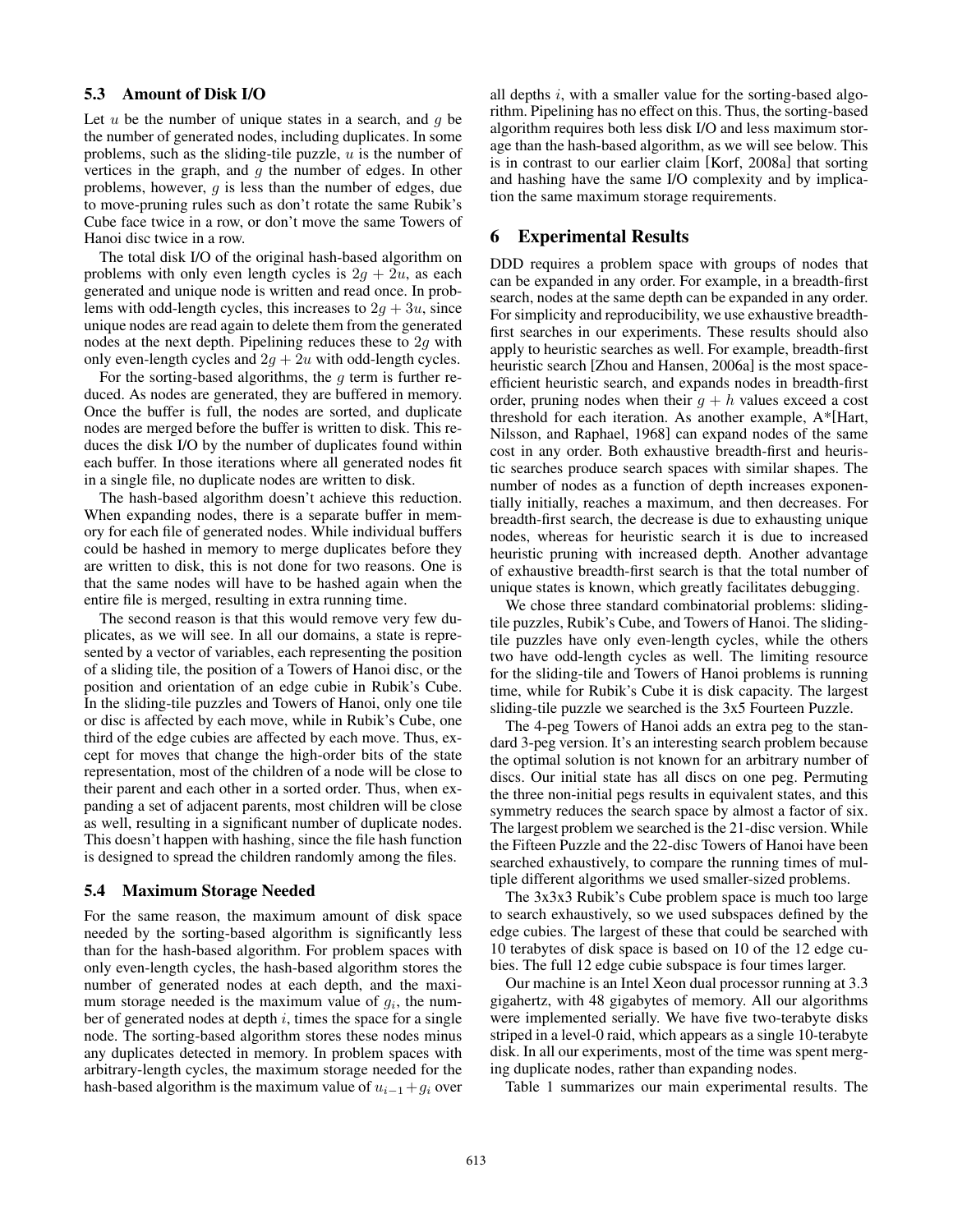Rubik's Cube column refers to the 10 edge-cubie subspace. The first three data rows of the table show the maximum depth, the number of unique states in the problem space, and the total number of nodes generated in an exhaustive search of the space, including duplicates. For the Towers of Hanoi, the number of states includes all symmetric states, while the number of nodes doesn't count symmetric states.

| Problem       | Sliding Tile          | Rubik's Cube          | <b>Tower Hanoi</b>    |
|---------------|-----------------------|-----------------------|-----------------------|
|               |                       |                       |                       |
| Size          | 14 Puzzle             | 10 cubies             | 21 discs              |
| Depth         | 84                    | 13                    | 341                   |
| <b>States</b> | $6.54 \times 10^{11}$ | $2.45 \times 10^{11}$ | $4.40 \times 10^{12}$ |
| <b>Nodes</b>  | $9.59 \times 10^{11}$ | $2.02 \times 10^{12}$ | $2.21 \times 10^{12}$ |
| Sort-P        | 36:18:55              | 123:45:00             | 107:27:10             |
| Hash-P        | 19:57:47              | 52:15:20              | 56:20:13              |
| Hash-NP       | 29:02:21              | 81:46:49              | 61:26:55              |
| S space       | 340 GB                | 6726 GB               | 283 GB                |
| H space       | 524 GB                | 8919 GB               | 415 GB                |
| Disk $n/s$    | $13.34 \times 10^{6}$ | $10.71 \times 10^6$   | $10.87 \times 10^6$   |
| <b>Size</b>   | 13 Puzzle             | 8 cubies              | 19 discs              |
| Depth         | 108                   | 12                    | 257                   |
| <b>States</b> | $4.36 \times 10^{10}$ | $5.11 \times 10^{9}$  | $2.75 \times 10^{11}$ |
| <b>Nodes</b>  | $5.92 \times 10^{10}$ | $4.05 \times 10^{10}$ | $1.38 \times 10^{11}$ |
| In-Mem        | 1:19:00               | 1:03:47               | 3:05:57               |
| Mem $n/s$     | $12.48 \times 10^6$   | $10.57 \times 10^6$   | $12.35 \times 10^6$   |

Table 1: Summary of Main Experimental Results

#### 6.1 Running Time of Pipelined Algorithms

The 4th and 5th data rows of Table 1 compare the running times of pipelined versions of the sorting and hashing based algorithms. Times are shown in the form hours:minutes:seconds. On the Fourteen Puzzle, the hashbased algorithm, using 29 files, was 45% faster than the sorting-based algorithm. On the 10 edge-cubie subspace of Rubik's Cube, the hash-based algorithm, using 500 files, was 58% faster than the sorting-based algorithm. On the 21-disc 4-peg Towers of Hanoi problem, the hash-based algorithm, using 11 files, was 48% faster than the sorting-based algorithm. This is consistent with our results in [Korf, 2004], but for more efficient pipelined versions of the algorithms, using general-purpose hash functions, on two more domains.

#### 6.2 Pipelined vs. Non-Pipelined Algorithms

To determine the effect of pipelining on running time, we compared the original hash-based algorithm with separate expansion and merge phases to the pipelined version. The 6th data row of Table 1 shows the running times of the original algorithm without pipelining. The pipelined algorithm is 31% faster on the Fourteen Puzzle, 36% faster on the Rubik's Cube, and 8% faster on the 21-disc Towers of Hanoi.

#### 6.3 Maximum Disk Space Used

In all three domains, a state was encoded in eight bytes. The 7th and 8th data rows of the table show the maximum amount of disk space in gigabytes  $(10^9)$  used by the sorting and hashbased algorithms, respectively. These values are underestimates, since they only count space for the nodes themselves, and not the overhead of the file system. The sorting-based algorithm used 35% less on the Fourteen Puzzle, 25% less on Rubik's Cube, and 32% less on the Towers of Hanoi problem.

We also modified the hash-based algorithm to merge duplicate nodes before writing them to disk. On Rubik's Cube, which required the most disk space, this algorithm only reduced the maximum number of nodes stored by 0.3%, compared to the 25% reduction for the sorting-based algorithm. Furthermore, this algorithm took 79:10:13 to run, compared to 52:15:20 for the standard hash-based algorithm, or 52% slower. On the Fourteen puzzle, this algorithm only reduced the maximum storage needed by 0.8%, compared to 35% for the sorting-based algorithm, but took 31:07:28 to run compared to 19:57:47 for the standard version, or 56% slower. On the 21-disc Towers of Hanoi problem, this algorithm reduced the maximum storage needed by 1.16%, compared to 32% for the sorting-based algorithm, but took 80:21:56 to run, compared to 56:20:13 for the standard algorithm, or 43% slower. Thus, sorting-based disk search uses significantly less space than the hash-based algorithm. Furthermore, modifying the hash-based algorithm to merge duplicate nodes before writing them to disk does not lead to a significant space reduction, at the cost of a large penalty in running time.

#### 7 Disk-Based vs. In-Memory Search

How fast is disk-based search compared to in-memory search? We ran them both on the largest size problems that fit in memory. These were the 2x7 Thirteen Puzzle, the Rubik's Cube subspace based on eight corner cubies, and the 19 disc 4-peg Towers of Hanoi problem. In all three domains, the disk-based algorithm was faster, but this is not a fair comparison, since the operating system buffers small files in memory and doesn't actually use the disk. A much better comparison is to run the best in-memory algorithms on the largest size problems that fit in memory, and compare their node generation rates with the corresponding rates for the largest problems solved on disk. The third row from the bottom of Table 1 shows the speed of our pipelined hash-based disk algorithm in each of our domains, in node generations per second. These values are the 3rd data row divided by by the 5th data row.

The standard in-memory frontier-search algorithm keeps all nodes in a single hash table. For problems with only evenlength cycles, each iteration starts with the unique nodes at depth *d*. The table is scanned linearly, each node at depth *d* is expanded, its children at depth  $d + 1$  are hashed into the table, merging duplicate nodes, and the parent node is deleted. For problems with arbitrary-length cycles, the algorithm starts each iteration with the unique nodes at depths  $d-1$  and  $d$ . Each iteration linearly scans the table, deleting nodes at depth  $d-1$ , expanding nodes at depth  $d$ , and storing new nodes generated at depth  $d+1$  or merging them with duplicates, if they don't also appear at depth *d*. This leaves the nodes at depth  $d$  and  $d + 1$  in the table at the end of the iteration. Note that deleting a node from an open-addressed hash table leaves a hole which will terminate the search for any node that follows it, if its target location precedes the hole. Thus, any such states must be moved back in the table. This algorithm took 2:04:10 on the Thirteen Puzzle, 1:35:36 on the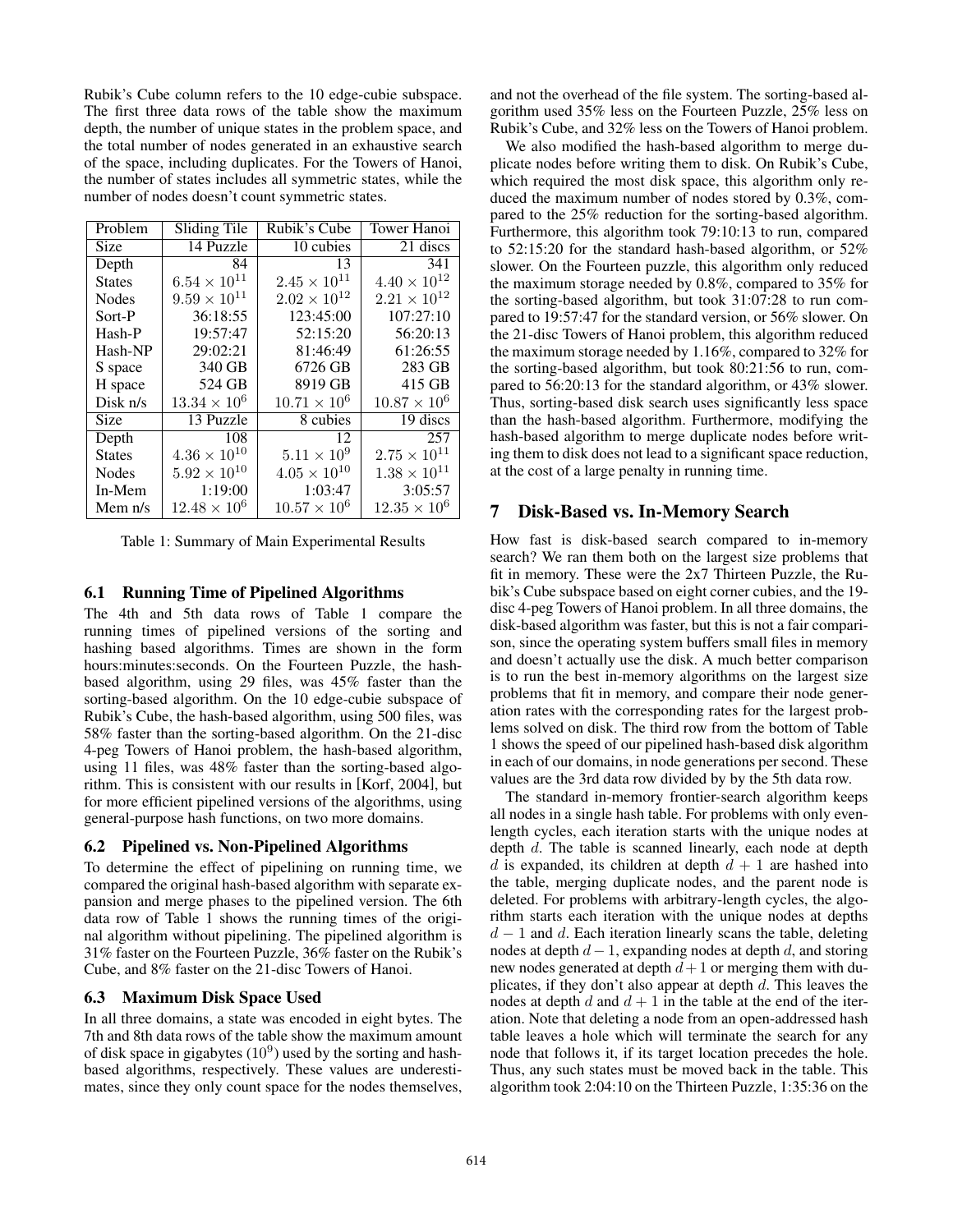Rubik's Cube subspace of 8 edge cubies, and 3:48:53 on the 19-disc Towers of Hanoi problem.

Our fastest in-memory frontier-search algorithm uses an explicit open list in addition to the hash table. Each iteration starts with the set of unique nodes at depth *d* in the open list. Each node is expanded, and the children at depth  $d + 1$  are hashed into the hash table, merging duplicate nodes. Then, for problems with only even-length cycles, the hash table is scanned linearly, the unique nodes at depth  $d + 1$  are moved to the open list, overwriting the previous nodes, and the table is cleared. For problems with arbitrary-length cycles, after all the nodes in the open list are expanded and their children hashed into the table, each node in the open list is hashed into the table, and if a match is found, that node is marked for deletion. It isn't immediately deleted since that would leave a hole in the table. Finally, the hash table is scanned, the entries not marked for deletion are moved to the open list, overwriting the previous entries, and the hash table is cleared.

This algorithm avoids the cost of deleting individual nodes from an open-addressed hash table. It also allows variablesize hash tables, since nodes are rehashed every iteration, avoiding scanning a sparse table in the early and late iterations. Furthermore, for problems with arbitrary-length cycles, it uses less memory than the standard algorithm. Let *m* be the maximum number of nodes at any depth. Assume our hash tables are set to twice the size of the number of nodes stored, to avoid long runs of occupied locations. The standard algorithm keeps two levels of the search in the hash table at once, requiring a hash table of size 4*m*. The open-list algorithm only stores one level of the search in the hash table (2*m*), plus the open list (*m*), for a total size of 3*m*. This open-list algorithm is our fastest in-memory algorithm in all three domains.

We also implemented DDD using sorting in memory, but it is slower than hashing, and requires more memory, since duplicate nodes are stored before they are merged, whereas hashing never stores duplicate nodes.

The bottom part of Table 1 shows the maximum search depth, the number of unique states, and the number of nodes generated by a complete breadth-first search for smaller problems. For the Towers of Hanoi, the states include all symmetric states, but the nodes generated only count their canonical representatives. It also shows the running times of our fastest in-memory algorithm, and its speed in node generations per second. Comparing the two node generation rates, our pipelined hash-based disk algorithm is slightly faster than our best in-memory algorithm on the sliding-tile puzzles and Rubik's Cube, and only 12% slower on the Towers of Hanoi. We found it quite surprising that storing nodes on disk instead of memory does not impose any significant time overhead.

It may be tempting to claim that disk-based search is faster than in-memory search on some problems, but it's not. Given enough memory, we can simulate any disk-based algorithm by storing the files in memory. For small problems, the operating system does exactly this by buffering files in memory.

#### 8 Summary and Conclusions

The dominant paradigm for external-memory search uses sorting to merge duplicate nodes. A popular text on heuristic search [Edelkamp and Schroedl, 2012] devotes an entire chapter to this approach, but only one page to hashing.

We first describe efficient implementations of both sorting and hash-based algorithms, using pipelining to reduce disk I/O. To our knowledge, pipelining has not been used before in hash-based disk search. Our pipelined hash-based algorithm is 8% faster on the 21-disc 4-peg Towers of Hanoi problem, 31% faster on the Fourteen Puzzle, and 36% faster on the subspace of Rubik's Cube defined by ten edge cubies, compared to the non-pipelined hash-based algorithm. We also provide guidance on several implementation choices for the hash-based algorithm, including hash functions, collision resolution, the size of hash tables, and the number of files. Unlike the original hash-based algorithm [Korf, 2008a], we use hash tables whose sizes are adapted to the file size. We found that adapting the number of files to the number of nodes at a given depth is not worthwhile, since with arbitrary-length cycles it requires rehashing existing nodes. Furthermore, we found that the minimum number of files doesn't produce the best performance, since more files result in smaller files, allowing smaller hash tables with better cache performance.

We then show that hashing is significantly faster than sorting. Our pipelined hash-based algorithm is 45% faster on the Fourteen Puzzle, 48% on the Towers of Hanoi, and 58% on Rubik's Cube, compared to our pipelined sorting-based algorithm. We previously reported a speedup of 41% [Korf, 2004] on the Towers of Hanoi, using less efficient algorithms without pipelining, with special-purpose hash functions, on a slower machine and a smaller problem size.

We also show that the sorting-based algorithm requires less disk I/O and uses less storage than the hash-based approach. The savings were 35% on the Fourteen Puzzle, 25% on Rubik's Cube, and 32% on the Towers of Hanoi. Thus, if a search is limited by the available disk storage rather than running time, sorting may be a better choice.

Finally, we compare disk-based to in-memory search. In all three domains, our disk-based search was faster than the standard in-memory search using only a hash table. Our fastest in-memory frontier-search algorithm uses an explicit open list in addition to a hash table. On the Fourteen Puzzle and 10 edge-cubie Rubik's Cube, the node generation rate of our pipelined hash-based disk search was slightly faster than our in-memory open-list algorithm on the Thirteen Puzzle and 8 edge-cubie Rubik's Cube, respectively. On the Towers of Hanoi, our disk-based algorithm on the 21-disc problem was about 12% slower than our best in-memory algorithm on the 19-disc problem. Thus, our disk-based search allows us to solve problems several orders of magnitude larger than our best in-memory algorithm, with little or no time overhead in terms of nodes per second. The main drawback is the additional complexity of the code.

In a heuristic search, running time includes node generation, heuristic evaluation, and duplicate detection. In our brute-force searches of these simple domains, duplicate detection took most of the time. In heuristic searches of domains with more expensive node generation and evaluation, the relative running times of hashing and sorting should be closer together. For the same reason, the running times of in-memory and disk-based algorithms should be closer as well.